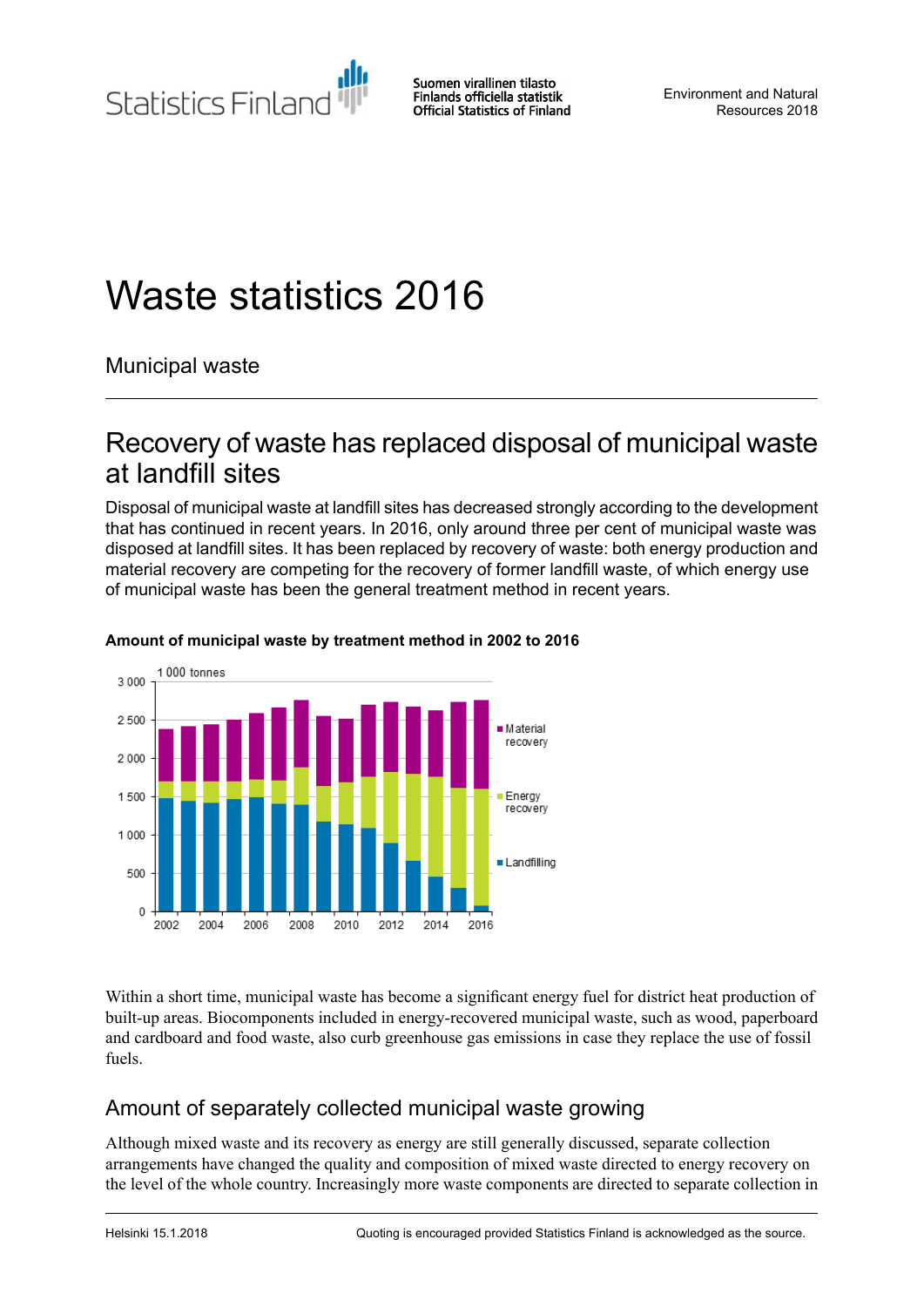place of mixed waste, such as collection of packaging waste in the scope of producer responsibility waste, and thus material recovery.

In 2016, around 97 per cent of municipal waste was recovered, which is a new record. The material recovery rate is high particularly for fibre packaging generated in service industries such as trade. Most of biowaste is composted or digested. Around two-thirds of the total amount of kitchen and food waste and garden waste are composted and one third digested. The digestion residue is used in soil improvement or landscaping, as is compost soil.

### Total amount of municipal waste per inhabitant has stabilised

The amount of municipal waste has been 2.4 to 2.8 million tonnes per year in Finland after the turn of the millennium. Although the total amount of municipal waste has in recent years grown slightly in numerical value, the growth has been small, and calculated by inhabitant, the amount has stabilised to around five hundred kilograms per year in 2016. The growth in the total amount of municipal waste is thus explained by the rising number of inhabitants.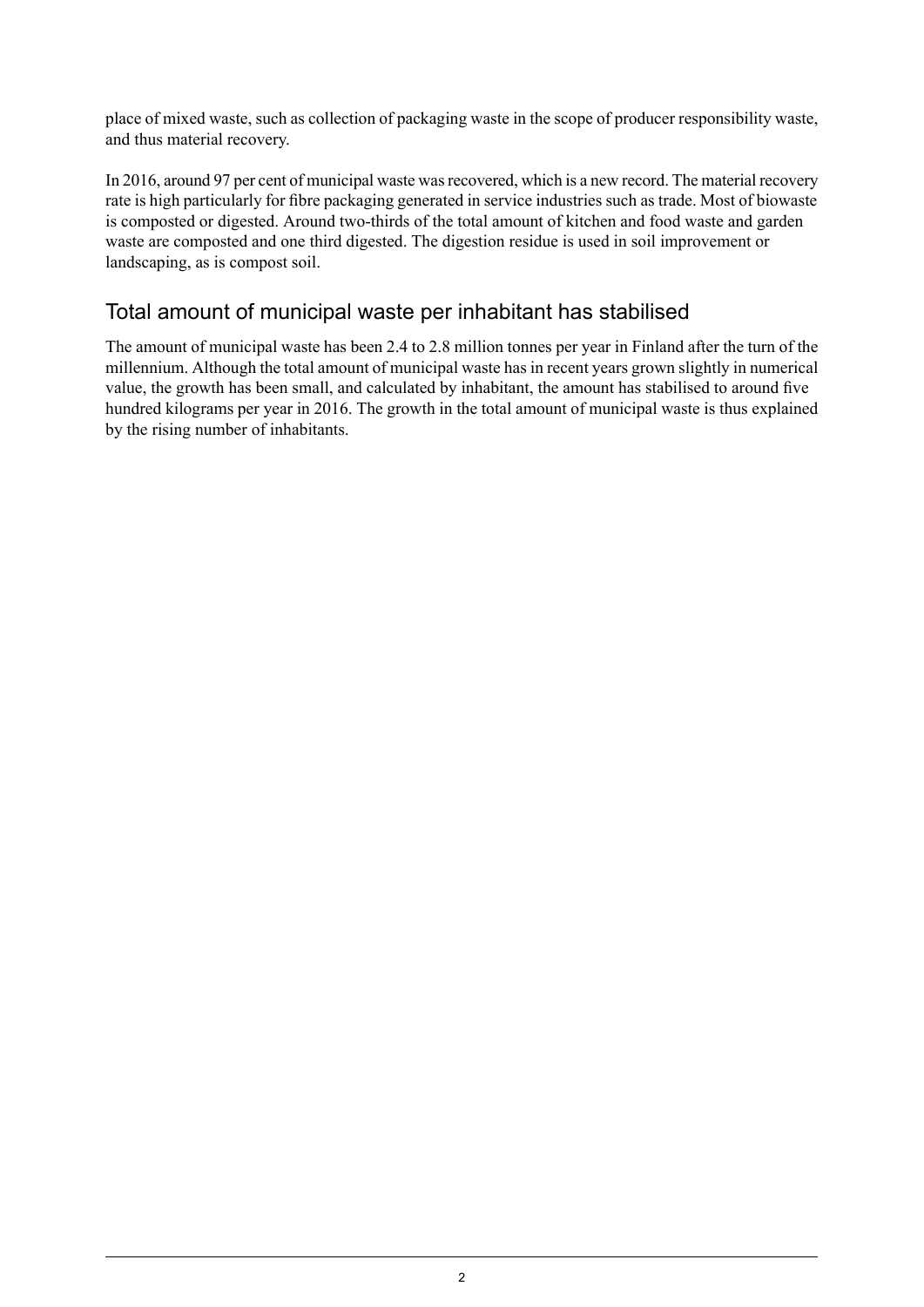# **Contents**

### **Tables**

| <b>Appendix tables</b> |  |
|------------------------|--|
|                        |  |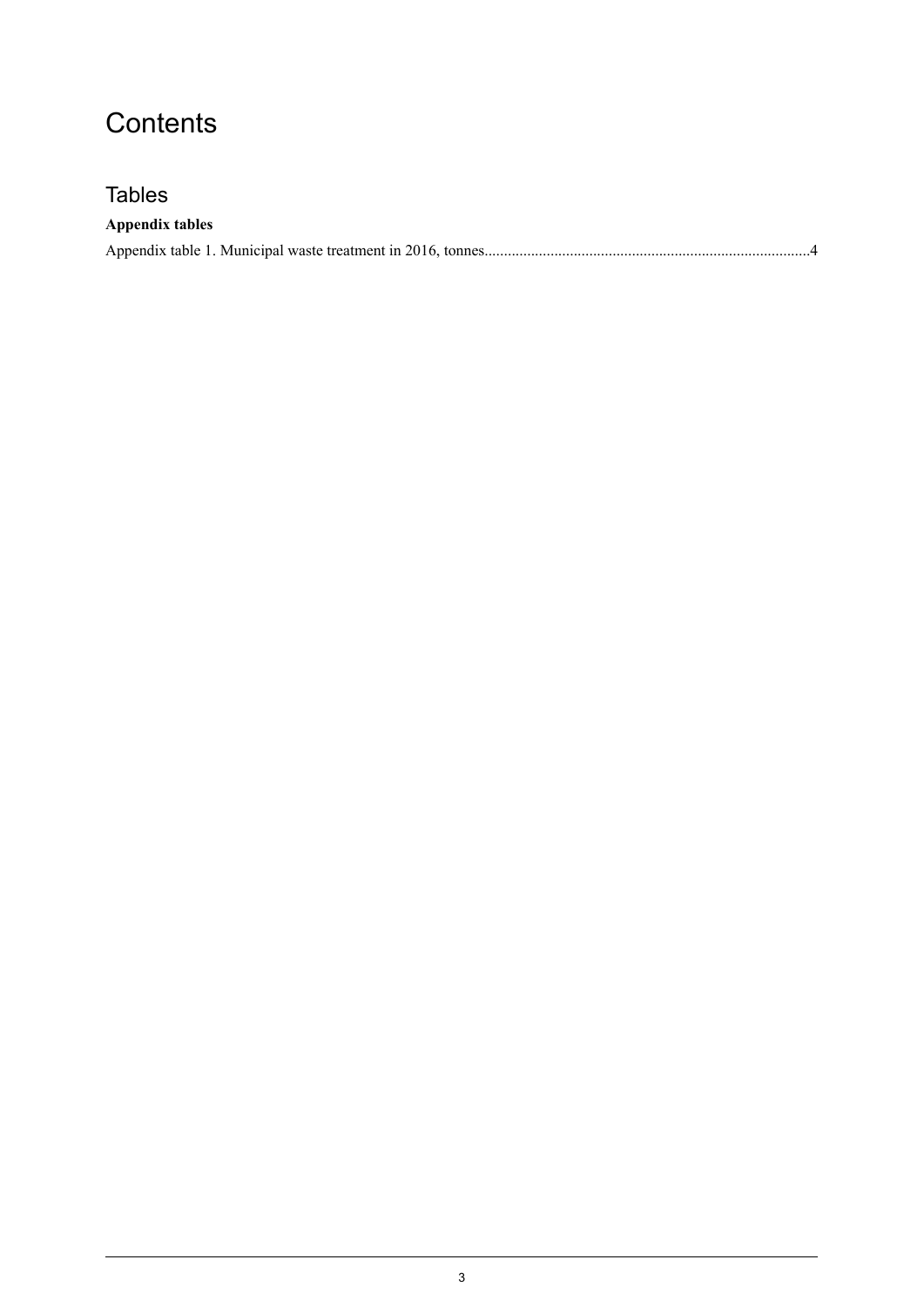# Appendix tables

| Waste                                              | <b>Amount</b> |           | Recycling Energy recovery Landfilled |         |
|----------------------------------------------------|---------------|-----------|--------------------------------------|---------|
| Mixed waste total                                  | 1 218 521     | 5982      | 1 136 439                            | 76 100  |
| Separately collected waste total, of which 1462788 |               | 1 140 398 | 315 689                              | 6701    |
| Paper and board waste                              | 501 071       | 465 892   | 35 176                               | 3       |
| Organic waste                                      | 392 959       | 347 826   | 43431                                | 1 702   |
| Glass waste                                        | 77 233        | 77 111    | 0                                    | 122     |
| Metal waste                                        | 161 507       | 161 507   | 0                                    | 0       |
| Wood waste                                         | 45 593        | 3 0 4 3   | 42 550                               | 0       |
| Plastic waste                                      | 46 804        | 18 995    | 27 794                               | 15      |
| Electrical and electronic scrap                    | 56 964        | 56 964    | 0                                    | 0       |
| Other separately collected waste                   | 180 657       | 9 0 6 0   | 166 738                              | 4859    |
| Other                                              | 86 622        | 17 186    | 62 702                               | 6 7 3 4 |
| All total                                          | 2 767 931     | 1 163 566 | 1514830                              | 89 535  |

#### <span id="page-3-0"></span>**Appendix table 1. Municipal waste treatment in 2016, tonnes**